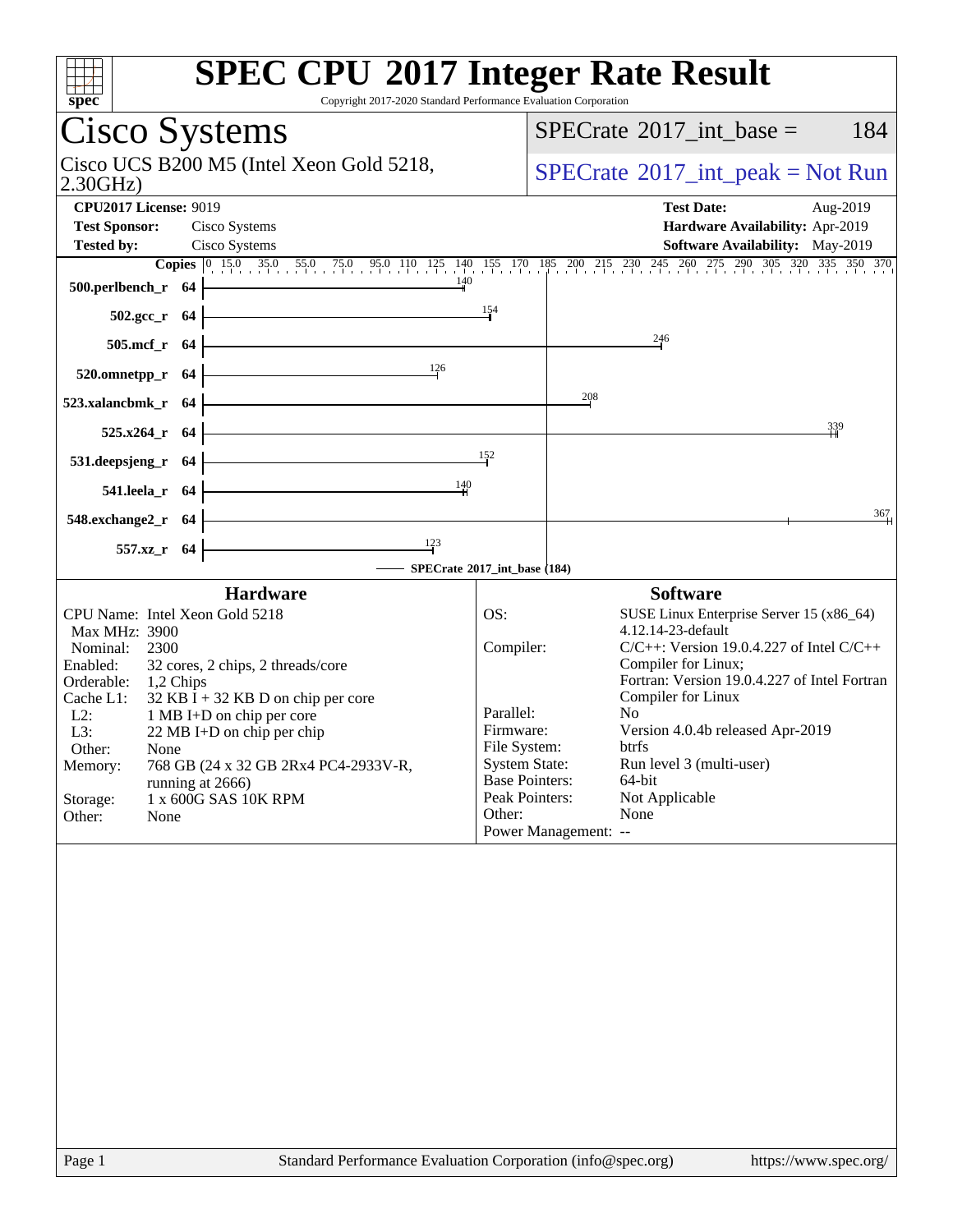

Copyright 2017-2020 Standard Performance Evaluation Corporation

## Cisco Systems

2.30GHz) Cisco UCS B200 M5 (Intel Xeon Gold 5218,  $SPECTU$  [SPECrate](http://www.spec.org/auto/cpu2017/Docs/result-fields.html#SPECrate2017intpeak) 2017 int peak = Not Run

 $SPECTate$ <sup>®</sup>2017 int base = 184

**[CPU2017 License:](http://www.spec.org/auto/cpu2017/Docs/result-fields.html#CPU2017License)** 9019 **[Test Date:](http://www.spec.org/auto/cpu2017/Docs/result-fields.html#TestDate)** Aug-2019 **[Test Sponsor:](http://www.spec.org/auto/cpu2017/Docs/result-fields.html#TestSponsor)** Cisco Systems **[Hardware Availability:](http://www.spec.org/auto/cpu2017/Docs/result-fields.html#HardwareAvailability)** Apr-2019 **[Tested by:](http://www.spec.org/auto/cpu2017/Docs/result-fields.html#Testedby)** Cisco Systems **[Software Availability:](http://www.spec.org/auto/cpu2017/Docs/result-fields.html#SoftwareAvailability)** May-2019

#### **[Results Table](http://www.spec.org/auto/cpu2017/Docs/result-fields.html#ResultsTable)**

|                                   |               |                |                | <b>Base</b>    |       |                |       | <b>Peak</b>   |                |              |                |              |                |              |
|-----------------------------------|---------------|----------------|----------------|----------------|-------|----------------|-------|---------------|----------------|--------------|----------------|--------------|----------------|--------------|
| <b>Benchmark</b>                  | <b>Copies</b> | <b>Seconds</b> | Ratio          | <b>Seconds</b> | Ratio | <b>Seconds</b> | Ratio | <b>Copies</b> | <b>Seconds</b> | <b>Ratio</b> | <b>Seconds</b> | <b>Ratio</b> | <b>Seconds</b> | <b>Ratio</b> |
| 500.perlbench_r                   | 64            | 727            | 140            | 731            | 139   | 726            | 140   |               |                |              |                |              |                |              |
| $502.\text{gcc}_r$                | 64            | 587            | 154            | 590            | 154   | 589            | 154   |               |                |              |                |              |                |              |
| $505$ .mcf r                      | 64            | 421            | 246            | 421            | 246   | 421            | 246   |               |                |              |                |              |                |              |
| 520.omnetpp_r                     | 64            | 667            | 126            | 668            | 126   | 667            | 126   |               |                |              |                |              |                |              |
| 523.xalancbmk_r                   | 64            | 326            | 208            | 325            | 208   | 325            | 208   |               |                |              |                |              |                |              |
| 525.x264 r                        | 64            | 330            | 339            | 330            | 340   | 333            | 337   |               |                |              |                |              |                |              |
| 531.deepsjeng_r                   | 64            | 483            | 152            | 482            | 152   | 481            | 153   |               |                |              |                |              |                |              |
| 541.leela r                       | 64            | 759            | 140            | 761            | 139   | 749            | 142   |               |                |              |                |              |                |              |
| 548.exchange2_r                   | 64            | 454            | 369            | 534            | 314   | 457            | 367   |               |                |              |                |              |                |              |
| 557.xz r                          | 64            | 560            | 123            | 561            | 123   | 560            | 123   |               |                |              |                |              |                |              |
| $SPECrate^{\circ}2017$ int base = |               |                | 184            |                |       |                |       |               |                |              |                |              |                |              |
| $SPECrate^{\circ}2017$ int peak = |               |                | <b>Not Run</b> |                |       |                |       |               |                |              |                |              |                |              |

Results appear in the [order in which they were run](http://www.spec.org/auto/cpu2017/Docs/result-fields.html#RunOrder). Bold underlined text [indicates a median measurement](http://www.spec.org/auto/cpu2017/Docs/result-fields.html#Median).

#### **[Submit Notes](http://www.spec.org/auto/cpu2017/Docs/result-fields.html#SubmitNotes)**

 The numactl mechanism was used to bind copies to processors. The config file option 'submit' was used to generate numactl commands to bind each copy to a specific processor. For details, please see the config file.

### **[Operating System Notes](http://www.spec.org/auto/cpu2017/Docs/result-fields.html#OperatingSystemNotes)**

Stack size set to unlimited using "ulimit -s unlimited"

#### **[General Notes](http://www.spec.org/auto/cpu2017/Docs/result-fields.html#GeneralNotes)**

Environment variables set by runcpu before the start of the run: LD\_LIBRARY\_PATH = "/home/cpu2017/lib/intel64:/home/cpu2017/lib/ia32:/home/cpu2017/je5.0.1-32" Binaries compiled on a system with 1x Intel Core i9-7900X CPU + 32GB RAM memory using Redhat Enterprise Linux 7.5 Transparent Huge Pages enabled by default Prior to runcpu invocation Filesystem page cache synced and cleared with: sync; echo 3> /proc/sys/vm/drop\_caches runcpu command invoked through numactl i.e.: numactl --interleave=all runcpu <etc> NA: The test sponsor attests, as of date of publication, that CVE-2017-5754 (Meltdown) is mitigated in the system as tested and documented. Yes: The test sponsor attests, as of date of publication, that CVE-2017-5753 (Spectre variant 1) is mitigated in the system as tested and documented. Yes: The test sponsor attests, as of date of publication, that CVE-2017-5715 (Spectre variant 2)

**(Continued on next page)**

| Page 2 | Standard Performance Evaluation Corporation (info@spec.org) | https://www.spec.org/ |
|--------|-------------------------------------------------------------|-----------------------|
|--------|-------------------------------------------------------------|-----------------------|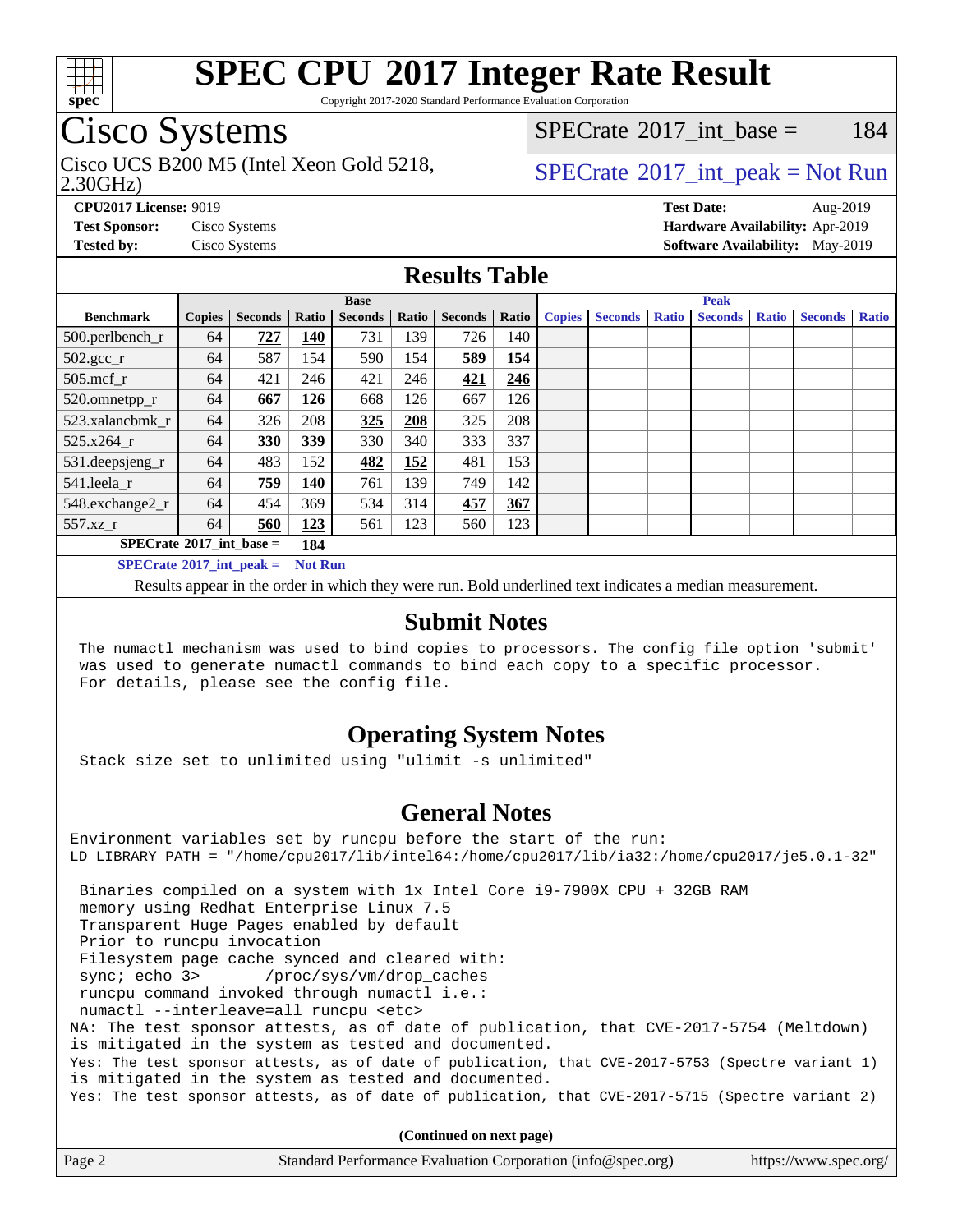

Copyright 2017-2020 Standard Performance Evaluation Corporation

Cisco Systems<br>Cisco UCS B200 M5 (Intel Xeon Gold 5218,

 $SPECTate@2017_int\_base = 184$ 

2.30GHz)

 $SPECTate$ <sup>®</sup>[2017\\_int\\_peak = N](http://www.spec.org/auto/cpu2017/Docs/result-fields.html#SPECrate2017intpeak)ot Run

**[CPU2017 License:](http://www.spec.org/auto/cpu2017/Docs/result-fields.html#CPU2017License)** 9019 **[Test Date:](http://www.spec.org/auto/cpu2017/Docs/result-fields.html#TestDate)** Aug-2019 **[Test Sponsor:](http://www.spec.org/auto/cpu2017/Docs/result-fields.html#TestSponsor)** Cisco Systems **[Hardware Availability:](http://www.spec.org/auto/cpu2017/Docs/result-fields.html#HardwareAvailability)** Apr-2019 **[Tested by:](http://www.spec.org/auto/cpu2017/Docs/result-fields.html#Testedby)** Cisco Systems **[Software Availability:](http://www.spec.org/auto/cpu2017/Docs/result-fields.html#SoftwareAvailability)** May-2019

#### **[General Notes \(Continued\)](http://www.spec.org/auto/cpu2017/Docs/result-fields.html#GeneralNotes)**

is mitigated in the system as tested and documented.

#### **[Platform Notes](http://www.spec.org/auto/cpu2017/Docs/result-fields.html#PlatformNotes)**

| BIOS Settings:<br>Intel HyperThreading Technology set to Enabled<br>CPU performance set to Enterprise<br>Power Performance Tuning set to OS Controls<br>SNC set to Enabled<br>IMC Interleaving set to 1-way Interleave<br>Patrol Scrub set to Disabled<br>Sysinfo program /home/cpu2017/bin/sysinfo<br>running on linux-k1c6 Mon Aug 19 16:02:19 2019<br>For more information on this section, see<br>From /proc/cpuinfo<br>"physical id"s (chips)<br>2<br>64 "processors" | Rev: r5797 of 2017-06-14 96c45e4568ad54c135fd618bcc091c0f<br>SUT (System Under Test) info as seen by some common utilities.<br>https://www.spec.org/cpu2017/Docs/config.html#sysinfo<br>model name : Intel(R) Xeon(R) Gold 5218 CPU @ 2.30GHz<br>cores, siblings (Caution: counting these is hw and system dependent. The following<br>excerpts from /proc/cpuinfo might not be reliable. Use with caution.) |                       |
|----------------------------------------------------------------------------------------------------------------------------------------------------------------------------------------------------------------------------------------------------------------------------------------------------------------------------------------------------------------------------------------------------------------------------------------------------------------------------|--------------------------------------------------------------------------------------------------------------------------------------------------------------------------------------------------------------------------------------------------------------------------------------------------------------------------------------------------------------------------------------------------------------|-----------------------|
| cpu cores : 16                                                                                                                                                                                                                                                                                                                                                                                                                                                             |                                                                                                                                                                                                                                                                                                                                                                                                              |                       |
| siblings : 32                                                                                                                                                                                                                                                                                                                                                                                                                                                              | physical 0: cores 0 1 2 3 4 5 6 7 8 9 10 11 12 13 14 15<br>physical 1: cores 0 1 2 3 4 5 6 7 8 9 10 11 12 13 14 15                                                                                                                                                                                                                                                                                           |                       |
| From 1scpu:<br>Architecture:<br>$CPU$ op-mode(s):<br>Byte Order:<br>CPU(s):<br>On-line CPU(s) list: $0-63$<br>Thread(s) per core:<br>$Core(s)$ per socket:<br>Socket(s):<br>NUMA $node(s):$<br>Vendor ID:<br>CPU family:<br>Model:<br>Model name:<br>Stepping:<br>CPU MHz:                                                                                                                                                                                                 | x86_64<br>$32$ -bit, $64$ -bit<br>Little Endian<br>64<br>2<br>16<br>2<br>$\overline{4}$<br>GenuineIntel<br>6<br>85<br>$Intel(R) Xeon(R) Gold 5218 CPU @ 2.30GHz$<br>6<br>2300.000<br>(Continued on next page)                                                                                                                                                                                                |                       |
| Page 3                                                                                                                                                                                                                                                                                                                                                                                                                                                                     | Standard Performance Evaluation Corporation (info@spec.org)                                                                                                                                                                                                                                                                                                                                                  | https://www.spec.org/ |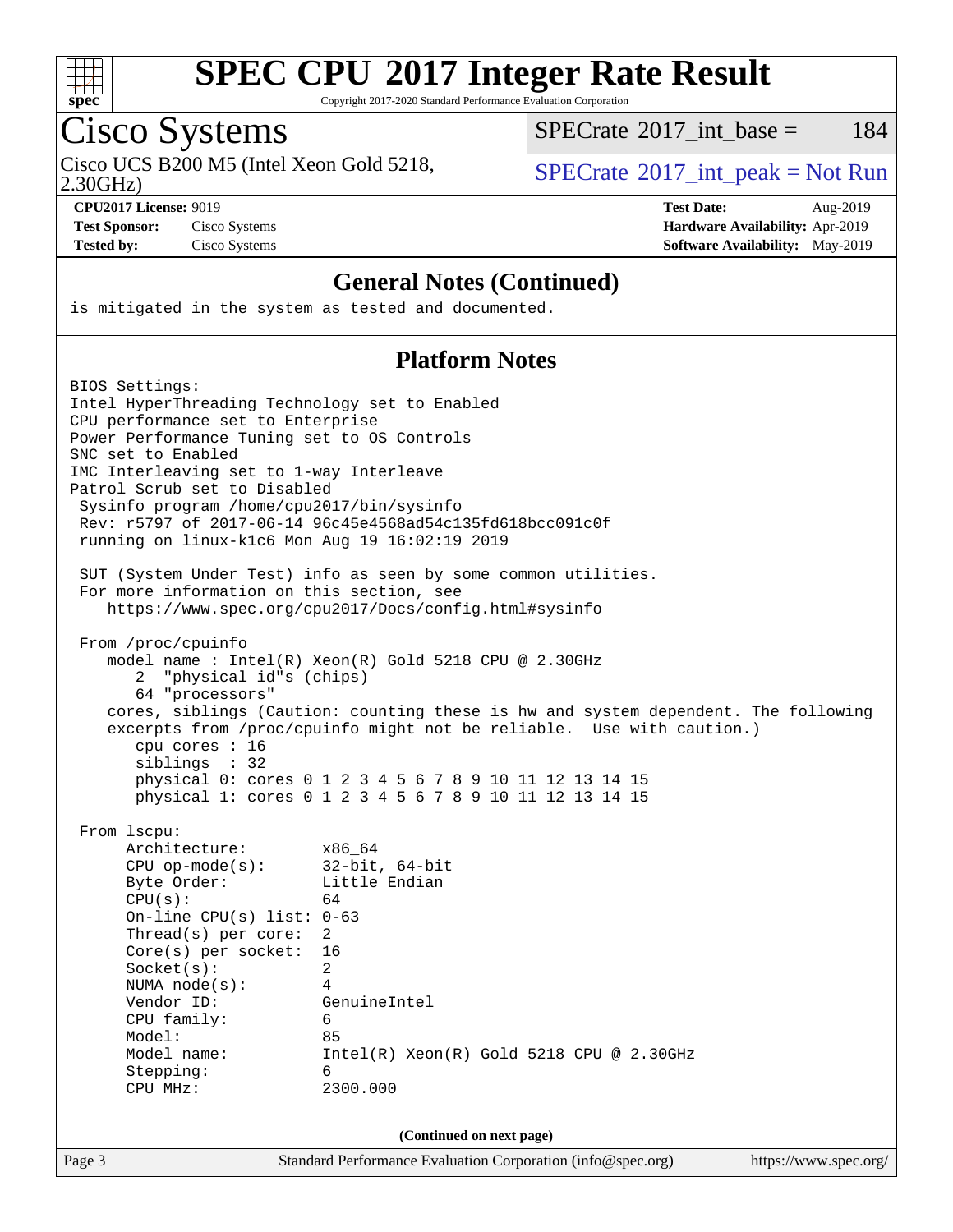

Copyright 2017-2020 Standard Performance Evaluation Corporation

Cisco Systems

2.30GHz) Cisco UCS B200 M5 (Intel Xeon Gold 5218,  $SPECTB2017$  int peak = Not Run

[SPECrate](http://www.spec.org/auto/cpu2017/Docs/result-fields.html#SPECrate2017intbase)<sup>®</sup>2017 int base = 184

**[Tested by:](http://www.spec.org/auto/cpu2017/Docs/result-fields.html#Testedby)** Cisco Systems **[Software Availability:](http://www.spec.org/auto/cpu2017/Docs/result-fields.html#SoftwareAvailability)** May-2019

**[CPU2017 License:](http://www.spec.org/auto/cpu2017/Docs/result-fields.html#CPU2017License)** 9019 **[Test Date:](http://www.spec.org/auto/cpu2017/Docs/result-fields.html#TestDate)** Aug-2019 **[Test Sponsor:](http://www.spec.org/auto/cpu2017/Docs/result-fields.html#TestSponsor)** Cisco Systems **[Hardware Availability:](http://www.spec.org/auto/cpu2017/Docs/result-fields.html#HardwareAvailability)** Apr-2019

#### **[Platform Notes \(Continued\)](http://www.spec.org/auto/cpu2017/Docs/result-fields.html#PlatformNotes)**

| $CPIJ$ max $MHz$ :                        | 3900.0000                                     |
|-------------------------------------------|-----------------------------------------------|
| CPU min MHz:                              | 1000.0000                                     |
| BogoMIPS:                                 | 4600.00                                       |
| Virtualization:                           | $VT - x$                                      |
| $L1d$ cache:                              | 32K                                           |
| $L1i$ cache:                              | 32K                                           |
| $L2$ cache:                               | 1024K                                         |
| $L3$ cache:                               | 22528K                                        |
| NUMA $node0$ $CPU(s)$ :                   | $0-3, 8-11, 32-35, 40-43$                     |
| NUMA $node1$ $CPU(s)$ :                   | $4 - 7$ , $12 - 15$ , $36 - 39$ , $44 - 47$   |
| NUMA $node2$ $CPU(s)$ :                   | $16 - 19, 24 - 27, 48 - 51, 56 - 59$          |
| NUMA $node3$ $CPU(s)$ :                   | $20 - 23$ , $28 - 31$ , $52 - 55$ , $60 - 63$ |
| $\Box$ $\Box$ $\Box$ $\Box$ $\Box$ $\Box$ | £  Ja  Las                                    |

Flags: fpu vme de pse tsc msr pae mce cx8 apic sep mtrr pge mca cmov pat pse36 clflush dts acpi mmx fxsr sse sse2 ss ht tm pbe syscall nx pdpe1gb rdtscp lm constant\_tsc art arch\_perfmon pebs bts rep\_good nopl xtopology nonstop\_tsc cpuid aperfmperf tsc\_known\_freq pni pclmulqdq dtes64 monitor ds\_cpl vmx smx est tm2 ssse3 sdbg fma cx16 xtpr pdcm pcid dca sse4\_1 sse4\_2 x2apic movbe popcnt tsc\_deadline\_timer aes xsave avx f16c rdrand lahf\_lm abm 3dnowprefetch cpuid\_fault epb cat\_l3 cdp\_l3 invpcid\_single intel\_ppin mba tpr\_shadow vnmi flexpriority ept vpid fsgsbase tsc\_adjust bmi1 hle avx2 smep bmi2 erms invpcid rtm cqm mpx rdt\_a avx512f avx512dq rdseed adx smap clflushopt clwb intel\_pt avx512cd avx512bw avx512vl xsaveopt xsavec xgetbv1 xsaves cqm\_llc cqm\_occup\_llc cqm\_mbm\_total cqm\_mbm\_local ibpb ibrs stibp dtherm ida arat pln pts hwp hwp\_act\_window hwp\_epp hwp\_pkg\_req pku ospke avx512\_vnni arch\_capabilities ssbd

 /proc/cpuinfo cache data cache size : 22528 KB

 From numactl --hardware WARNING: a numactl 'node' might or might not correspond to a physical chip. available: 4 nodes (0-3) node 0 cpus: 0 1 2 3 8 9 10 11 32 33 34 35 40 41 42 43 node 0 size: 191932 MB node 0 free: 191631 MB node 1 cpus: 4 5 6 7 12 13 14 15 36 37 38 39 44 45 46 47 node 1 size: 193522 MB node 1 free: 193299 MB node 2 cpus: 16 17 18 19 24 25 26 27 48 49 50 51 56 57 58 59 node 2 size: 193493 MB node 2 free: 193256 MB node 3 cpus: 20 21 22 23 28 29 30 31 52 53 54 55 60 61 62 63 node 3 size: 193519 MB node 3 free: 193250 MB node distances: node 0 1 2 3 0: 10 11 21 21 1: 11 10 21 21 **(Continued on next page)**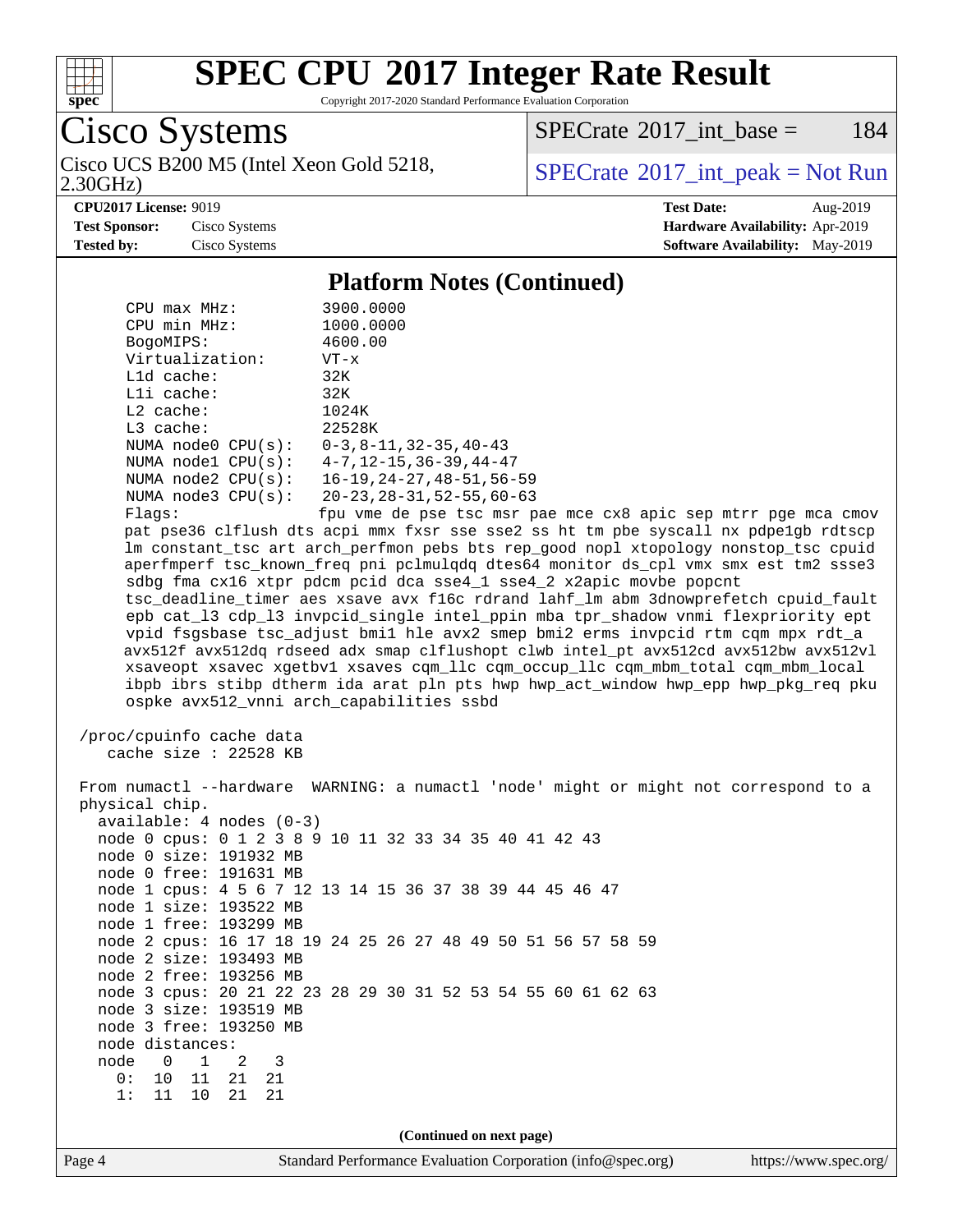

Copyright 2017-2020 Standard Performance Evaluation Corporation

Cisco Systems 2.30GHz) Cisco UCS B200 M5 (Intel Xeon Gold 5218,  $SPECTU$  [SPECrate](http://www.spec.org/auto/cpu2017/Docs/result-fields.html#SPECrate2017intpeak) 2017 int peak = Not Run  $SPECTate^{\circledcirc}2017$  int base = 184 **[CPU2017 License:](http://www.spec.org/auto/cpu2017/Docs/result-fields.html#CPU2017License)** 9019 **[Test Date:](http://www.spec.org/auto/cpu2017/Docs/result-fields.html#TestDate)** Aug-2019 **[Test Sponsor:](http://www.spec.org/auto/cpu2017/Docs/result-fields.html#TestSponsor)** Cisco Systems **[Hardware Availability:](http://www.spec.org/auto/cpu2017/Docs/result-fields.html#HardwareAvailability)** Apr-2019 **[Tested by:](http://www.spec.org/auto/cpu2017/Docs/result-fields.html#Testedby)** Cisco Systems **[Software Availability:](http://www.spec.org/auto/cpu2017/Docs/result-fields.html#SoftwareAvailability)** May-2019 **[Platform Notes \(Continued\)](http://www.spec.org/auto/cpu2017/Docs/result-fields.html#PlatformNotes)** 2: 21 21 10 11 3: 21 21 11 10 From /proc/meminfo<br>MemTotal: 791007672 kB MemTotal: HugePages\_Total: 0 Hugepagesize: 2048 kB From /etc/\*release\* /etc/\*version\* os-release: NAME="SLES" VERSION="15" VERSION\_ID="15" PRETTY\_NAME="SUSE Linux Enterprise Server 15" ID="sles" ID\_LIKE="suse" ANSI\_COLOR="0;32" CPE\_NAME="cpe:/o:suse:sles:15" uname -a: Linux linux-k1c6 4.12.14-23-default #1 SMP Tue May 29 21:04:44 UTC 2018 (cd0437b) x86\_64 x86\_64 x86\_64 GNU/Linux run-level 3 Aug 19 15:56 SPEC is set to: /home/cpu2017 Filesystem Type Size Used Avail Use% Mounted on<br>
/dev/sdc2 btrfs 557G 15G 542G 3% /home /dev/sdc2 btrfs 557G 15G 542G 3% /home Additional information from dmidecode follows. WARNING: Use caution when you interpret this section. The 'dmidecode' program reads system data which is "intended to allow hardware to be accurately determined", but the intent may not be met, as there are frequent changes to hardware, firmware, and the "DMTF SMBIOS" standard. BIOS Cisco Systems, Inc. B200M5.4.0.4b.0.0407191258 04/07/2019 Memory: 24x 0xCE00 M393A4K40CB2-CVF 32 GB 2 rank 2933, configured at 2666 (End of data from sysinfo program) **[Compiler Version Notes](http://www.spec.org/auto/cpu2017/Docs/result-fields.html#CompilerVersionNotes)** ==============================================================================

C | 500.perlbench r(base) 502.gcc r(base) 505.mcf r(base) | 525.x264\_r(base) 557.xz\_r(base) ------------------------------------------------------------------------------

Intel(R) C Intel(R) 64 Compiler for applications running on Intel(R)  $64$ ,

**(Continued on next page)**

| Page 5<br>Standard Performance Evaluation Corporation (info@spec.org)<br>https://www.spec.org/ |  |
|------------------------------------------------------------------------------------------------|--|
|------------------------------------------------------------------------------------------------|--|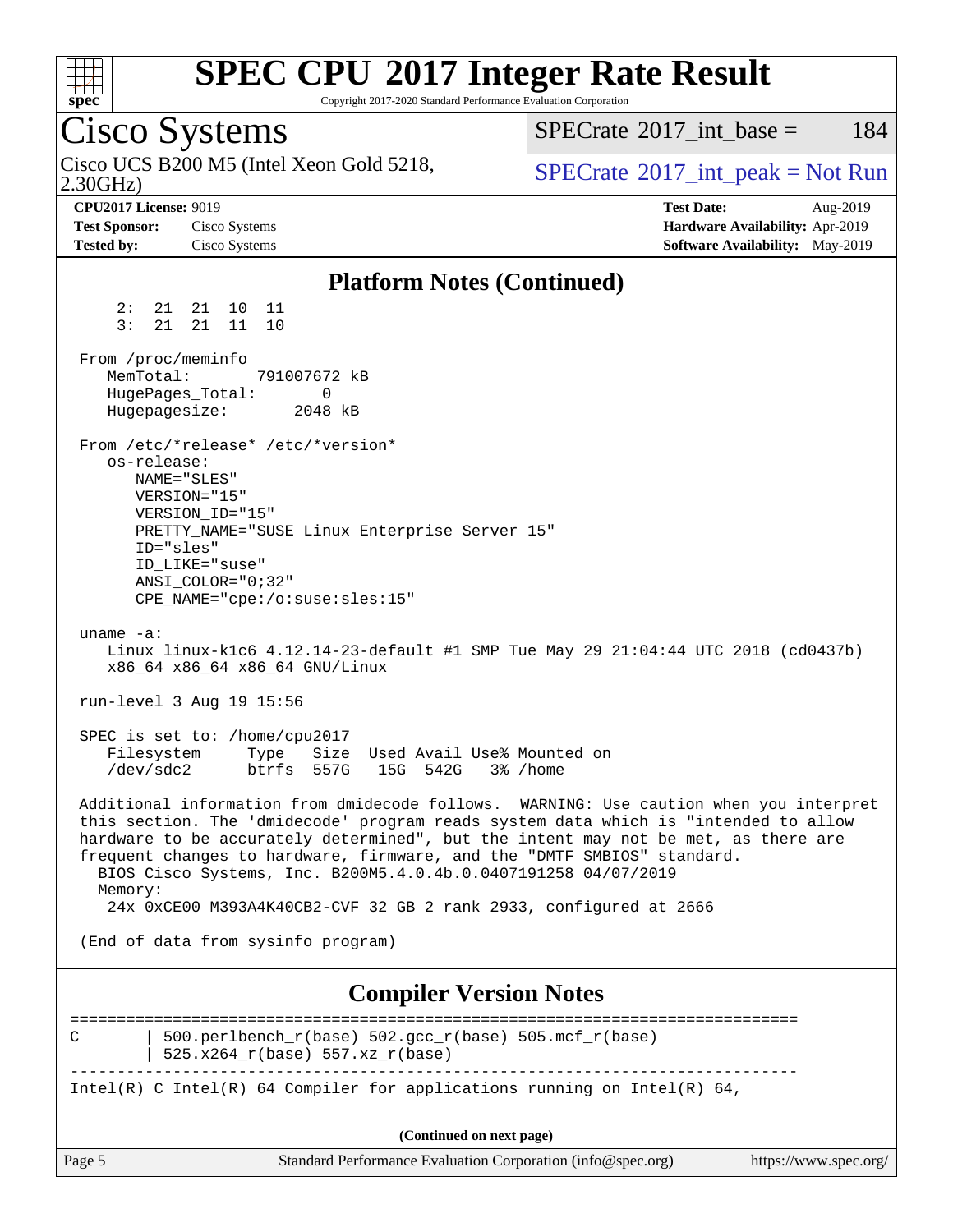

Copyright 2017-2020 Standard Performance Evaluation Corporation

Cisco Systems

Cisco UCS B200 M5 (Intel Xeon Gold 5218,  $SPECTR = SPECrate^{\circ}2017\_int\_peak = Not Run$  $SPECTR = SPECrate^{\circ}2017\_int\_peak = Not Run$  $SPECTR = SPECrate^{\circ}2017\_int\_peak = Not Run$ 

 $SPECTate$ <sup>®</sup>[2017\\_int\\_base =](http://www.spec.org/auto/cpu2017/Docs/result-fields.html#SPECrate2017intbase) 184

2.30GHz)

**[Test Sponsor:](http://www.spec.org/auto/cpu2017/Docs/result-fields.html#TestSponsor)** Cisco Systems **[Hardware Availability:](http://www.spec.org/auto/cpu2017/Docs/result-fields.html#HardwareAvailability)** Apr-2019 **[Tested by:](http://www.spec.org/auto/cpu2017/Docs/result-fields.html#Testedby)** Cisco Systems **[Software Availability:](http://www.spec.org/auto/cpu2017/Docs/result-fields.html#SoftwareAvailability)** May-2019

**[CPU2017 License:](http://www.spec.org/auto/cpu2017/Docs/result-fields.html#CPU2017License)** 9019 **[Test Date:](http://www.spec.org/auto/cpu2017/Docs/result-fields.html#TestDate)** Aug-2019

### **[Compiler Version Notes \(Continued\)](http://www.spec.org/auto/cpu2017/Docs/result-fields.html#CompilerVersionNotes)**

| Version 19.0.4.227 Build 20190416<br>Copyright (C) 1985-2019 Intel Corporation. All rights reserved.<br>_____________________________________                                          |
|----------------------------------------------------------------------------------------------------------------------------------------------------------------------------------------|
|                                                                                                                                                                                        |
| 520.omnetpp_r(base) 523.xalancbmk_r(base) 531.deepsjeng_r(base)<br>$C++$<br>$541.$ leela r(base)                                                                                       |
| Intel(R) $C++$ Intel(R) 64 Compiler for applications running on Intel(R) 64,<br>Version 19.0.4.227 Build 20190416<br>Copyright (C) 1985-2019 Intel Corporation. All rights reserved.   |
|                                                                                                                                                                                        |
| Fortran   548.exchange2 $r(base)$                                                                                                                                                      |
| Intel(R) Fortran Intel(R) 64 Compiler for applications running on Intel(R)<br>64, Version 19.0.4.227 Build 20190416<br>Copyright (C) 1985-2019 Intel Corporation. All rights reserved. |

### **[Base Compiler Invocation](http://www.spec.org/auto/cpu2017/Docs/result-fields.html#BaseCompilerInvocation)**

[C benchmarks](http://www.spec.org/auto/cpu2017/Docs/result-fields.html#Cbenchmarks): [icc -m64 -std=c11](http://www.spec.org/cpu2017/results/res2019q3/cpu2017-20190820-17217.flags.html#user_CCbase_intel_icc_64bit_c11_33ee0cdaae7deeeab2a9725423ba97205ce30f63b9926c2519791662299b76a0318f32ddfffdc46587804de3178b4f9328c46fa7c2b0cd779d7a61945c91cd35)

[C++ benchmarks:](http://www.spec.org/auto/cpu2017/Docs/result-fields.html#CXXbenchmarks) [icpc -m64](http://www.spec.org/cpu2017/results/res2019q3/cpu2017-20190820-17217.flags.html#user_CXXbase_intel_icpc_64bit_4ecb2543ae3f1412ef961e0650ca070fec7b7afdcd6ed48761b84423119d1bf6bdf5cad15b44d48e7256388bc77273b966e5eb805aefd121eb22e9299b2ec9d9)

[Fortran benchmarks](http://www.spec.org/auto/cpu2017/Docs/result-fields.html#Fortranbenchmarks): [ifort -m64](http://www.spec.org/cpu2017/results/res2019q3/cpu2017-20190820-17217.flags.html#user_FCbase_intel_ifort_64bit_24f2bb282fbaeffd6157abe4f878425411749daecae9a33200eee2bee2fe76f3b89351d69a8130dd5949958ce389cf37ff59a95e7a40d588e8d3a57e0c3fd751)

### **[Base Portability Flags](http://www.spec.org/auto/cpu2017/Docs/result-fields.html#BasePortabilityFlags)**

 500.perlbench\_r: [-DSPEC\\_LP64](http://www.spec.org/cpu2017/results/res2019q3/cpu2017-20190820-17217.flags.html#b500.perlbench_r_basePORTABILITY_DSPEC_LP64) [-DSPEC\\_LINUX\\_X64](http://www.spec.org/cpu2017/results/res2019q3/cpu2017-20190820-17217.flags.html#b500.perlbench_r_baseCPORTABILITY_DSPEC_LINUX_X64) 502.gcc\_r: [-DSPEC\\_LP64](http://www.spec.org/cpu2017/results/res2019q3/cpu2017-20190820-17217.flags.html#suite_basePORTABILITY502_gcc_r_DSPEC_LP64) 505.mcf\_r: [-DSPEC\\_LP64](http://www.spec.org/cpu2017/results/res2019q3/cpu2017-20190820-17217.flags.html#suite_basePORTABILITY505_mcf_r_DSPEC_LP64) 520.omnetpp\_r: [-DSPEC\\_LP64](http://www.spec.org/cpu2017/results/res2019q3/cpu2017-20190820-17217.flags.html#suite_basePORTABILITY520_omnetpp_r_DSPEC_LP64) 523.xalancbmk\_r: [-DSPEC\\_LP64](http://www.spec.org/cpu2017/results/res2019q3/cpu2017-20190820-17217.flags.html#suite_basePORTABILITY523_xalancbmk_r_DSPEC_LP64) [-DSPEC\\_LINUX](http://www.spec.org/cpu2017/results/res2019q3/cpu2017-20190820-17217.flags.html#b523.xalancbmk_r_baseCXXPORTABILITY_DSPEC_LINUX) 525.x264\_r: [-DSPEC\\_LP64](http://www.spec.org/cpu2017/results/res2019q3/cpu2017-20190820-17217.flags.html#suite_basePORTABILITY525_x264_r_DSPEC_LP64) 531.deepsjeng\_r: [-DSPEC\\_LP64](http://www.spec.org/cpu2017/results/res2019q3/cpu2017-20190820-17217.flags.html#suite_basePORTABILITY531_deepsjeng_r_DSPEC_LP64) 541.leela\_r: [-DSPEC\\_LP64](http://www.spec.org/cpu2017/results/res2019q3/cpu2017-20190820-17217.flags.html#suite_basePORTABILITY541_leela_r_DSPEC_LP64) 548.exchange2\_r: [-DSPEC\\_LP64](http://www.spec.org/cpu2017/results/res2019q3/cpu2017-20190820-17217.flags.html#suite_basePORTABILITY548_exchange2_r_DSPEC_LP64)

**(Continued on next page)**

Page 6 Standard Performance Evaluation Corporation [\(info@spec.org\)](mailto:info@spec.org) <https://www.spec.org/>